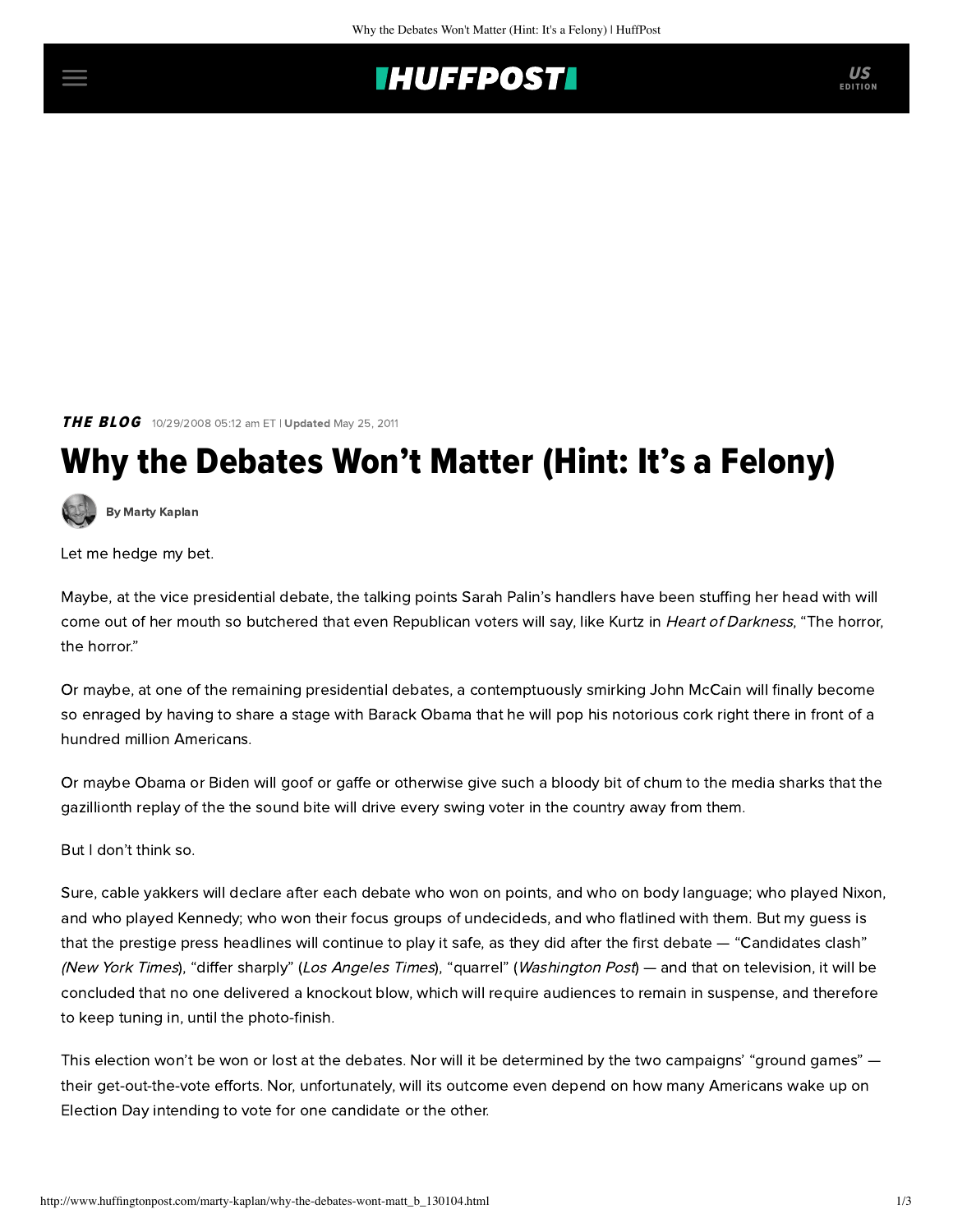#### Why the Debates Won't Matter (Hint: It's a Felony) | HuffPost

Instead, my fear is that the Electoral College results will hang on the swing state voting systems' vulnerability to sabotage.

It's already happening.

In El Paso County, Colorado, the county clerk — a delegate to the Republican National Convention — told out-of-state undergraduates at Colorado College, falsely, that [they couldn't vote in Colorado](http://www.mcclatchydc.com/100/story/53024.html) if their parents claim them as dependents on their taxes.

In Montgomery County, Virginia, the county registrar issued a press release warning out-of-state college students, falsely, that if they register to vote in Virginia, [they won't be eligible for coverage](http://www.insidehighered.com/news/2008/09/03/voting) under their parents' health and car insurance, and that "if you have a scholarship attached to your former residence, you could lose this funding."

In Mount Pleasant, Wisconsin, Democratic voters received a mailing containing tear-out requests for absentee ballots addressed to the clerk in Caledonia — [the wrong location](http://news.racinepost.com/2008/09/gop-absentee-ballot-mailings-called.html). In Middleton, Wisconsin, Democratic voters received absentee ballot requests addressed to the clerk in Madison — the wrong address. Both mailers were sent by the McCain campaign.

Florida, Michigan and Ohio have some of the country's highest foreclosure rates. "Because many homeowners in foreclosure are black or poor," [says the](http://www.nytimes.com/2008/09/25/us/politics/25voting.html) New York Times, "and are considered probable Democratic voters in many areas, the issue has begun to have political ramifications." If you're one of the million Americans who lost a home through foreclosure, and if you didn't file a change of address with your election board, you"re a sitting duck for an [Election Day challenge by a partisan poll watcher holding a public list of foreclosed homes. In states like New Mexi](http://www.nytimes.com/2008/09/25/us/politics/25voting.html)co and Iowa, the number of foreclosures is greater than the number of votes by which George W. Bush carried the state in 2004.

In the 2006 election, according to the nonpartisan [Fair Elections Legal Network](http://www.fairelectionsnetwork.com/index.cfm?fuseaction=page.viewPage&pageID=577&nodeID=1), black voters in Virginia got computergenerated phone calls from a bogus "Virginia Election Commission" telling them that they could be arrested if they went to the wrong polling place; in Maryland, out-of-state leafleters gave phony Democratic sample ballots to black voters with the names of Republican candidates checked in red; in New Mexico, Democratic voters got personal phone calls from out of state that directed them to the wrong polling place. Does anyone think this won't be tried again in 2008?

The reason behind Alberto Gonzales' attempted purge of US Attorneys was that some of them wouldn't knuckle under to Karl [Rove"s plan to concoct an "election fraud"](http://www.salon.com/opinion/feature/2007/05/10/voting_rights/) hoax that would put Republicans in control of the nation's voting lists. "We have, as you know, an enormous and growing problem with elections in certain parts of America today," Rove falsely told the Republican National Lawyers Association, an evidence-less problem crying out for a draconian solution. Does anyone think that Rove's move from the White House to Fox has dampened Republican ardor for this ruse?

And if all of that doesn't alarm you, consider the [new report on electronic voting systems](http://www.cs.ucsb.edu/~seclab/projects/voting/issta08_voting.pdf) [pdf] from the Computer Security Group at the University of California, Santa Barbara, which concluded that "all voting systems recently analyzed by independent security testers have been found to contain fatal security flaws that could compromise the confidentiality, integrity, and availability of the voting process.... Unless electronic voting systems are held up to standards that are commensurate with the criticality of the tasks they have to perform, the very core of our democracy is in danger."